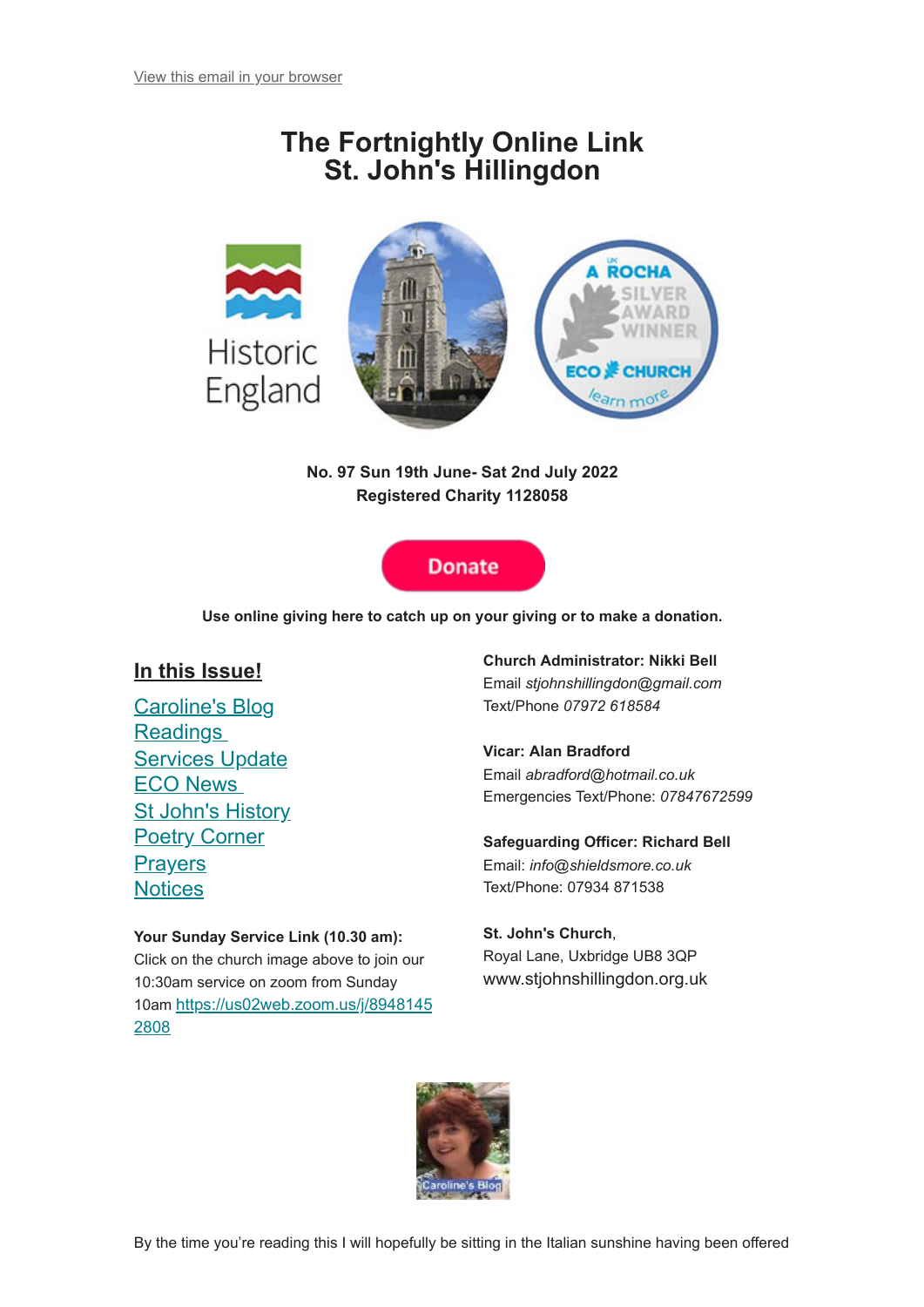the chance to join my friends on their holiday. On the other hand I may not have made it out of Stansted Airport if the current news reports remain the same!

Either way June 19th is Father's Day so a very Happy Father's Day to all of you who that applies to. However, much as on Mother's Day, these special days dedicated to celebrating our parents can be difficult for some. We may be desperately missing our father or the relationship may not have been the one we'd hoped for.

It is about this time of year that marks the passing of my beloved step-dad, Tony, who many of you will remember. This man was not related to me in any way, nor did he play a part in my childhood yet he is the person I will always cherish and be thinking of this Father's Day. I would often describe our relationship in this way: If you could write a wish list for the perfect dad and list all the things you'd want from that relationship; someone to really talk things over with, someone to give you good advice, someone who would always be there for you and someone you could really laugh with; you would get the name Tony Gray at the bottom of that list.

If you were to write your own wish list for the ideal parent what would your requirements be? One thing I truly believe is not a requirement, is the need to be related. We can all seek to be a good 'parent' to those that God puts in our path and sometimes we will find ourselves with an opportunity to 'father' or 'mother' someone who needs our help, our love or our friendship. I am always greatly moved by the account in John's gospel when, although nearly at the point of death, Jesus makes provision for both his mum and his friend to be looked after: "When Jesus saw his mother there, and the disciple whom he loved standing nearby, he said to her, 'Woman, here is your son,' and to the disciple, 'Here is your mother.' From that time on, this disciple took her into his home (John 19: 26-27). I like to think that Mary became John's step-mum, as he became her step-son and they both cared for one another.

I can often find my two grown-up sons 'parenting' me! With all that said, for some the father/child or parent/child relationship will never quite work out, relationships are complicated, as Jesus well knew. Yet when asked by his disciples how to pray, with prayer being at the very heart of our relationship with God, Jesus gives us the prayer which begins "Our Father." It is to this perfect father that we can pray this most perfect of prayers. It encompasses our every need and manages to combine giving God all due reverence whilst at the same time addressing the creator of the universe as our Father.

I stumbled across the image below of the Lord's Prayer and wanted to share it with you, along with the words of the artist Jen Norton. So I would invite you to take some time after reading my ramblings and do as Jen suggests, in celebration of Father's Day and in acknowledgement that at the bottom of all our wish lists for the perfect father, we all receive the words - Our Father. *Caroline*



So, imagine you're under an olive tree, along the Sea of Galilee. You are sitting with Jesus one morning while the fishing boats go by and the sun is rising, wondering, "How should I pray?" And in the whisper of the breeze, under the shady branches, on the banks beside the cool waters, your friend Jesus shares with you the answer to your question: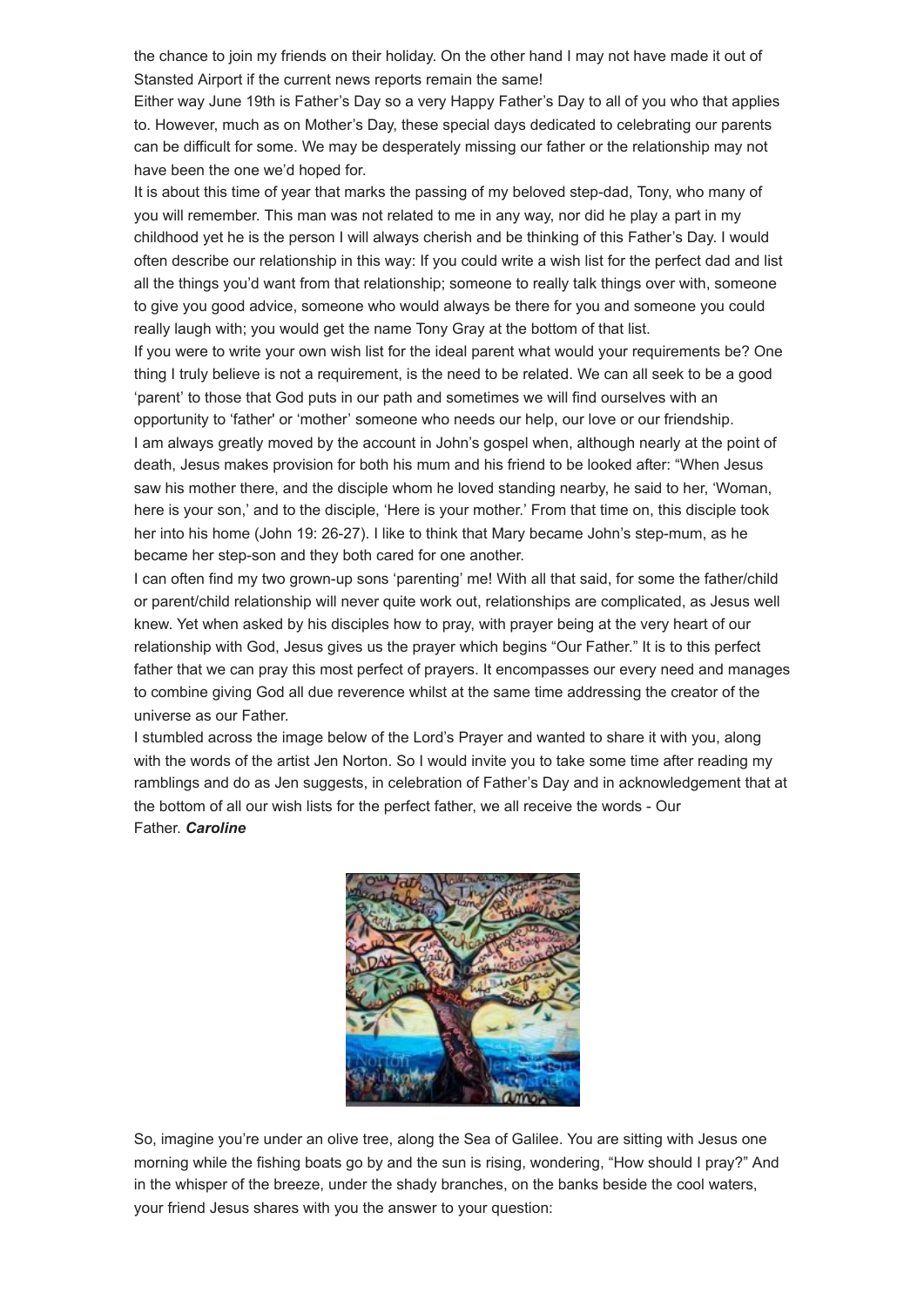Our Father Who Art in Heaven Hallowed be Thy Name Thy kingdom come Thy will be done On earth as it is in heaven Give us this day, our daily bread And forgive us our trespasses as we forgive those who trespass against us Lead us not into temptation, but deliver us from evil. **Amen**



### <span id="page-2-0"></span>**Sunday 19th June- Fathers Day Parable of the Good Samaritan Luke 10:25-37**

25 On one occasion an expert in the law stood up to test Jesus. "Teacher," he asked, "what must I do to inherit eternal life?" 26 "What is written in the Law?" he replied. "How do you read it?" 27 He answered: " 'Love the Lord your God with all your heart and with all your soul and with all your strength and with all your mind'; and, 'Love your neighbour as yourself.'" 28 "You have answered correctly," Jesus replied. "Do this and you will live." 29 But he wanted to justify himself, so he asked Jesus, "And who is my neighbour?"

30 In reply Jesus said: "A man was going down from Jerusalem to Jericho, when he fell into the hands of robbers. They stripped him of his clothes, beat him and went away, leaving him halfdead. 31 A priest happened to be going down the same road, and when he saw the man, he passed by on the other side.

32 So too, a Levite, when he came to the place and saw him, passed by on the other side. 33 But a Samaritan, as he travelled, came where the man was; and when he saw him, he took pity on him. 34 He went to him and bandaged his wounds, pouring on oil and wine. Then he put the man on his own donkey, brought him to an inn and took care of him.

35 The next day he took out two silver coins and gave them to the innkeeper. 'Look after him,' he said, 'and when I return, I will reimburse you for any extra expense you may have.' 36 "Which of these three do you think was a neighbour to the man who fell into the hands of robbers?" 37 The expert in the law replied, "The one who had mercy on him." Jesus told him, "Go and do likewise."

### **Sunday 26th June The Cost of Following Jesus Luke 10:25-37**

<sup>51</sup> As the time approached for him to be taken up to heaven, Jesus resolutely set out for Jerusalem. <sup>52</sup> And he sent messengers on ahead, who went into a Samaritan village to get things ready for him; <sup>53</sup> but the people there did not welcome him, because he was heading for Jerusalem.

<sup>54</sup> When the disciples James and John saw this, they asked, "Lord, do you want us to call fire down from heaven to destroy them?" <sup>55</sup> But Jesus turned and rebuked them, <sup>56</sup> and they went to another village. <sup>57</sup> As they were walking along the road, a man said to him, "I will follow you wherever you go."

58 Jesus replied, "Foxes have holes and birds of the air have nests, but the Son of Man has nowhere to lay his head." <sup>59</sup> He said to another man, "Follow me." But the man replied, "Lord, first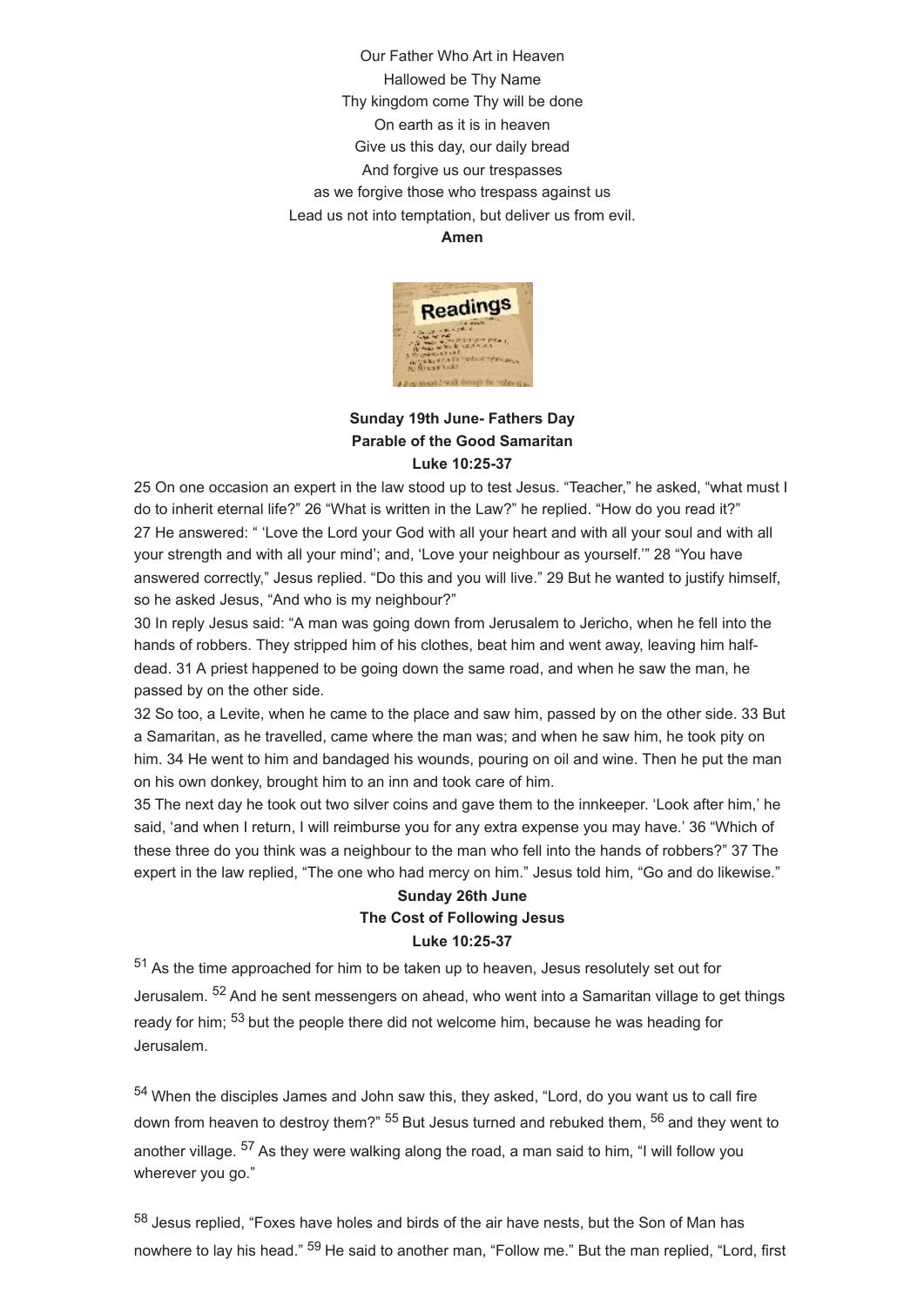let me go and bury my father." <sup>60</sup> Jesus said to him, "Let the dead bury their own dead, but you go and proclaim the kingdom of God."

 $61$  Still another said, "I will follow you, Lord; but first let me go back and say good-bye to my family." <sup>62</sup> Jesus replied, "No-one who puts his hand to the plough and looks back is fit for service in the kingdom of God."



#### **St. John's Services Update**

<span id="page-3-0"></span>Following the recent Government announcement of relaxation of some of the Covid measures, St. John's PCC reviewed, discussed and decided:

**Front Doors**- We are now using the main front doors as the weather is getting better.

**Face Masks** - This is now a personal choice. For those that wish to wear your mask you may prefer to sit at the back in the last rows, to help you feel more comfortable around those singing without a mask. However, you are equally free to sit anywhere you would like.

We will still have face masks available for those that wish to take them. We ask that you continue to be mindful to others.

**Space** - After a review on Wednesday 6th April We are trialling different ways for Holy Communion so that we can make full use of the church pews.

#### **Zoom**- Will continue.

**Testing prior to attending church-** Not now needed however if you feel unwell then please stay home, you may wish to test if you have any of the coronavirus symptoms and connect via zoom. **Refreshments** - This is now up and running. For this to continue we really need more people to sign up for volunteering please see Nikki or Alan if you can help in anyway.



#### **Helping our bees**

<span id="page-3-1"></span>There are approximately 20,000 bee species in the world. In Britain we have over 200 species of bees. There are three groups of bees; Honey bees, bumblebees, and solitary bees. Bees pollinate ⅓ or the world's food source, without them we wouldn't be able to grow most of the fruit and vegetables we eat. The decline of bee populations is a worldwide problem. Across the UK bees are in decline. Three species of bumblebee are now extinct and the honey bee population is drastically declining.

**THE HONEY BEE** Live in a colony .The average sized hive is 20,000 bees. They do not hibernate but work together to keep warm over winter.

**THE BUMBLE BEE** There are 24 species in the UK. Colonies are smaller than the Honey bee with 50 to 40 in one colony. Bumblebee species have different colours and patterns. They can be seen through spring, summer and autumn but are inactive in winter.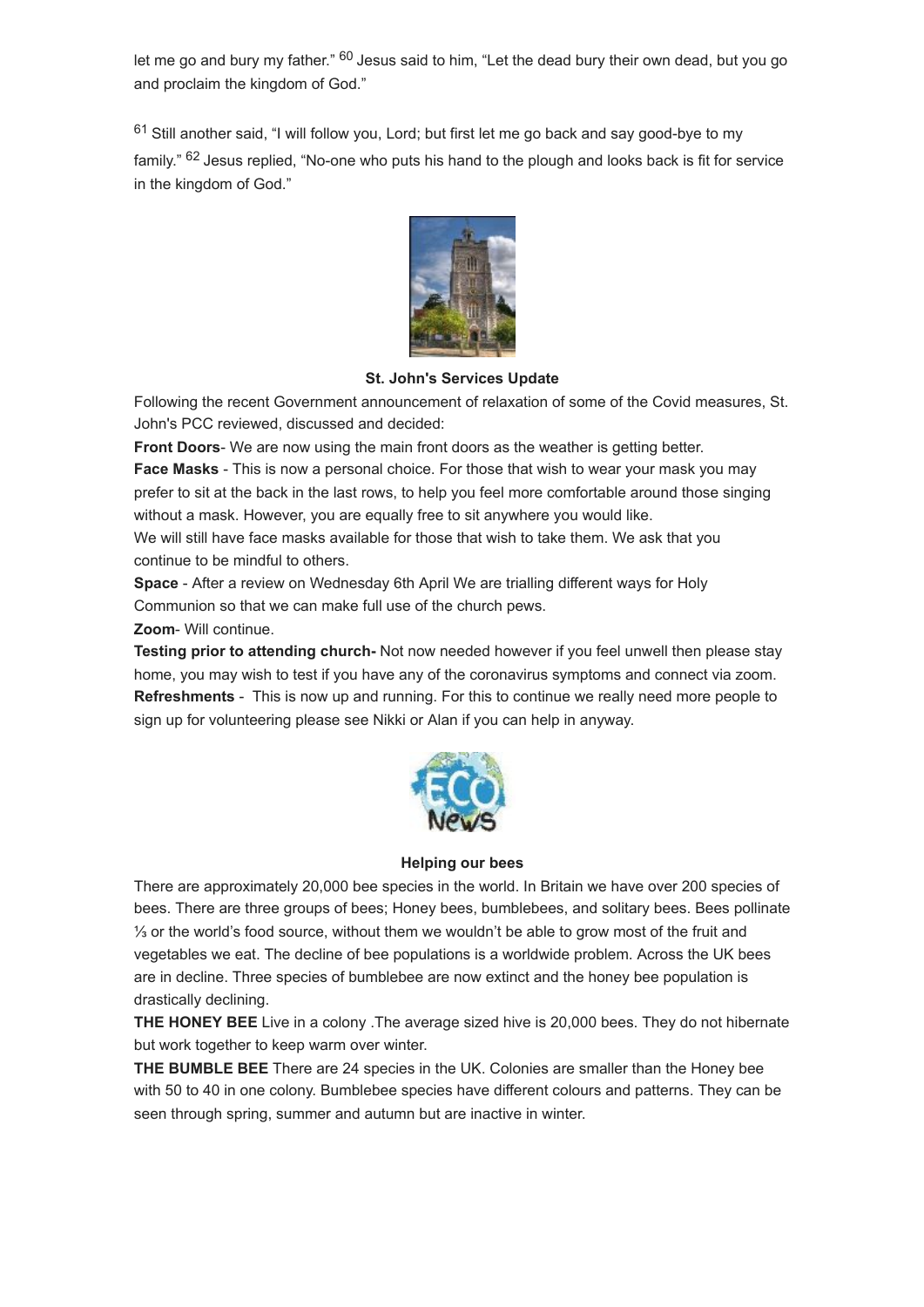

**THE SOLITARY BEE** There are 240 species of solitary bee .They are the most effective species for pollinating. About 70% are called mining bees and nest in the ground. Others are called cavity bees and nest in the gaps in brick walls.

#### **Some things to help to create an insect friendly garden**

Plant nectar rich plants in a sunny position to encourage pollinators such as butterflies to bathe in the warm sunshine whilst pollinating!

Choose species that flower in spring, summer and autumn as a good way of providing for pollinators all year round. Even in small spaces you can help the process of pollination. Why not encourage pollinators into your outdoor space by adding wildflowers to window boxes and balcony pots. It's not lazy gardening; some pollinator larvae feed on grasses, nettles, thistles and ivy.

Let some parts of your garden go wild and welcome new creatures in. Leaving fallen fruit provides food for butterflies as some species will feed on the sugar of rotting/over ripe fruit.

Include water, a shallow area in a pond or even a bowl full of pebbles and water; the pollinators can stand on the pebbles without getting wet whilst they have a drink! Avoid pesticides and try growing organically.

Companion planting is a great way of dealing with unwanted pests in an environmentally friendly way. Some bee species will nest in the ground, so a spot of empty soil or a grass lawn could be the perfect home.

Dead wood provides nesting areas for a variety of pollinators such as bees, wasps, beetles and ants. You could even create your own bug hotel from recycled garden materials. *Chris Rodrigues*





<span id="page-4-0"></span>It was wonderful to see so many people join in the Queens Platinum Jubilee Picnic in church on Sunday 5th June a couple who will always have a special place at St John's joined us too. Christine and Brian. I couldn't resist the opportunity to ask Christine a question I received from one of our wedding couples.

Christine of course was delighted and swiftly obtained some very interesting information that I thought would be good to share with you all.

#### **Baptism Font**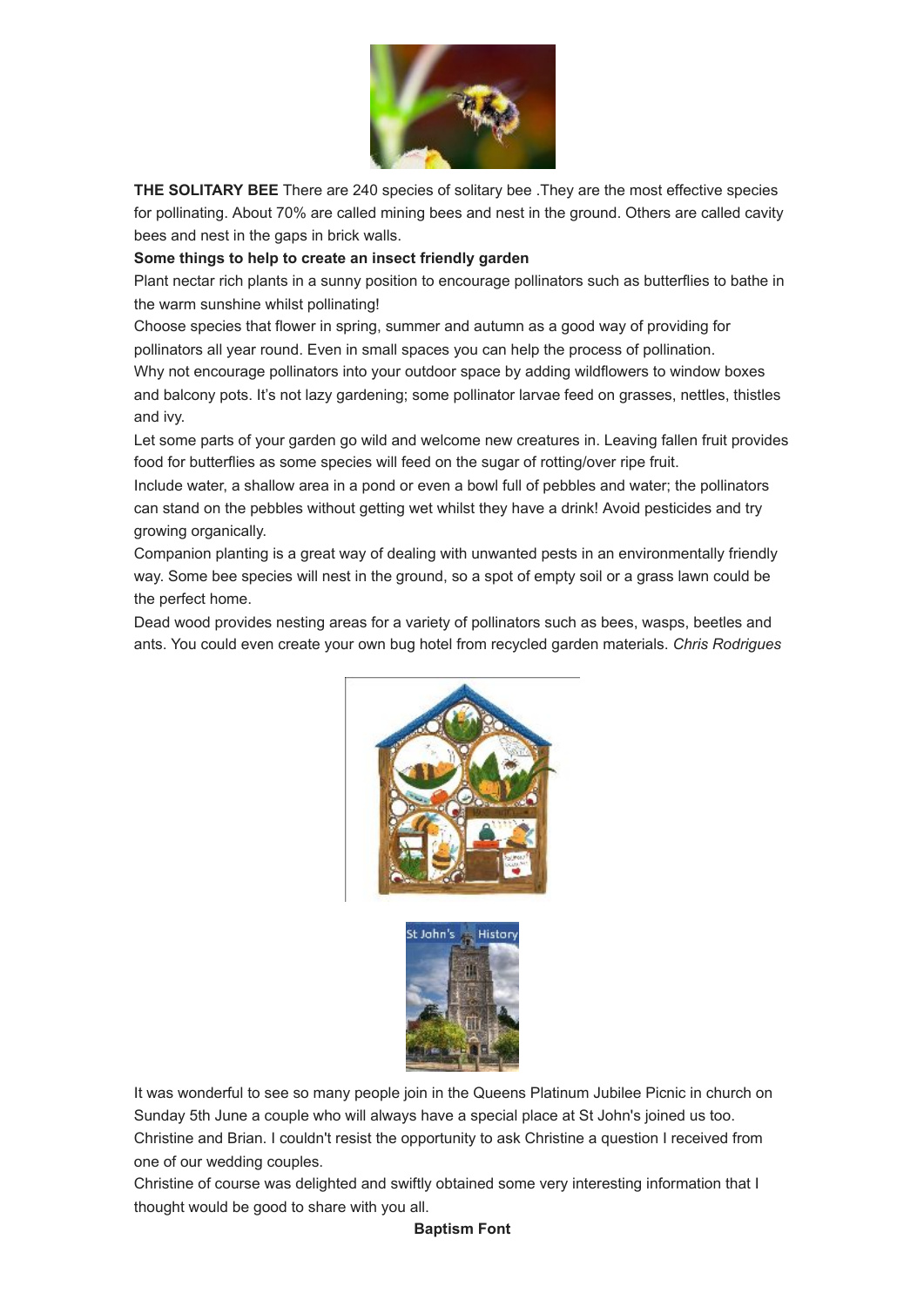The perpendicular font with carved octagonal bowl supported by lions and savage men, is nineteenth century and a replica of a font in St Mary's Church, Happisburgh, Norfolk. As you will see in the 2 photos below they are very similar. We do not yet know why St. John's would have replicated St. Mary's font but there must be some connection! Does anyone know this connection?

The shields enfaced in colour are those of the Borough of Uxbridge (Uxbridge Council), Mills Family (Lord Hillingdon), De Salis Family - who lived at Dawley Court, and the Tyler Family. This information Christine was able to obtain from a guide book written by Rev Tyler in the 1970's.





De Salis Family Shield Mills Family Shield





St John's Baptism Font Baptism Font St Mary's Happisburgh, Norfolk.



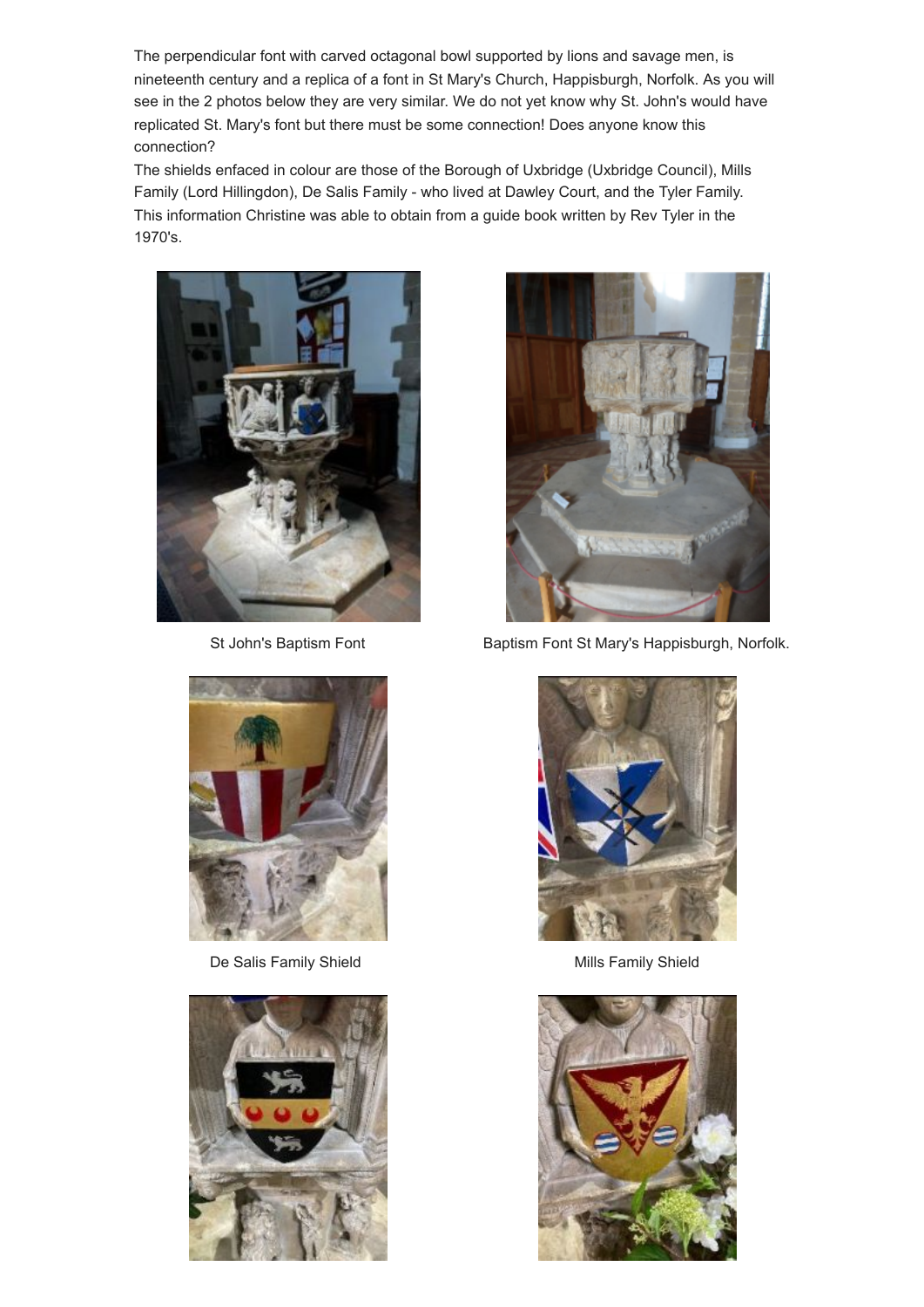

#### **Busy Mum**

<span id="page-6-0"></span>The Busy Bees, We're out in the garden 'cos Autumn is here. Surrounded by roses and scented sweet peas Yellow plums and red And the perfumed greengage We're picking and sorting To make jam if you please! The wasps and flies And the bumble bees Buzz all around us So we're not at great ease.

> The shelves are all heavy With the varied preserves Green beans in brine Silicated eggs And bottled tomatoes A very bright red. Wrinkled green apples for puddings and pies And potatoes with eyes For a wintry surprise.

Fight the Good Fight And to mother three cheers She's so resourceful And full of ideas. The wheel of her singer Never seems to stop She makes all the clothes For her three little tots.

No time to waste She thinks "Food for thought" But says "Food for force!" She's hoarded up sugar For weeks in the past. To make cakes and sweetmeats So we don't fast.

> Churchill says "We'll win If we all join in." Work in the garden Work in the kitchen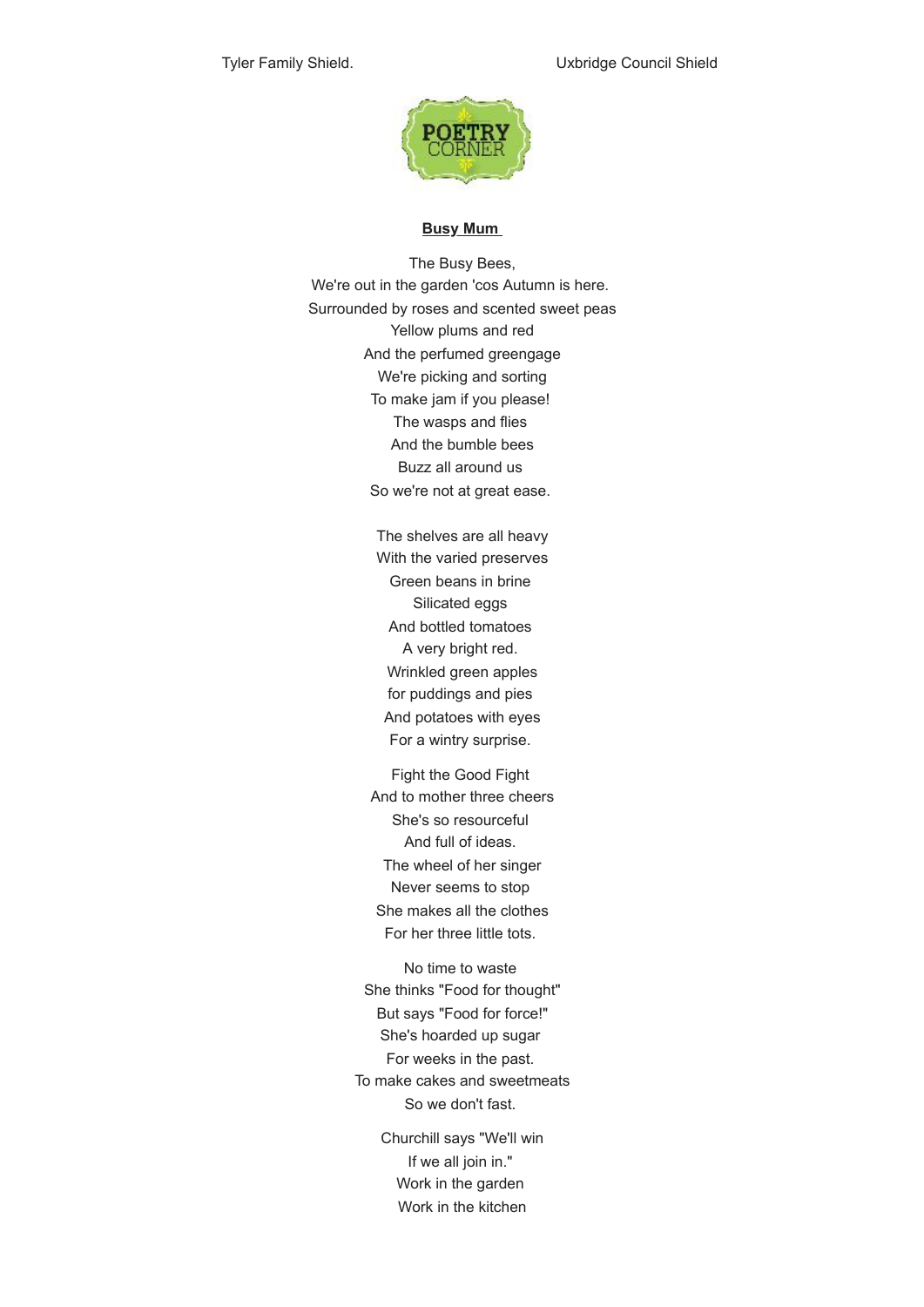*This poem was sent in by Judith Cook. It's by Mary Emery, an English lady of 90 years young living in Grenoble- full of nostalgia for her childhood in England during the war.*



Please include in your prayers; **The ongoing situation in the Ukraine. For all those** in fear, suffering, injured, bereaved, displaced.

#### **For Joyce Marshall**

<span id="page-7-0"></span>Please continue to pray for Joyce her faith is strong and she is asking for your prayers for her, for her husband Hughie and the family at this time.

**For** The family and friends of baby Chay who sadly went to be with God. The Funeral was held at St. John's on 13th June.

> For those that are struggling to come to terms with recent loss of loved ones Dear Lord, You hold time within your hands, and see it all from beginning to end. Please keep and carry these precious people in their sadness and loss. cover them with your great love give their weary hearts rest and their minds sound sleep. We ask this in the name of Jesus. Amen

> > **For** those getting Married at St John's: 8th July- Benjamin and Annmarie

**For** the next PCC Meeting on 21st June 2022





<span id="page-7-1"></span>Elevate Kids is back this Sunday 19th June at 10:30am -John Locke Academy Bader Way UB10 0FW.

Come with a Parent/Guardian and enjoy some fun for Children 0-11years old.

## **Voices in Accord**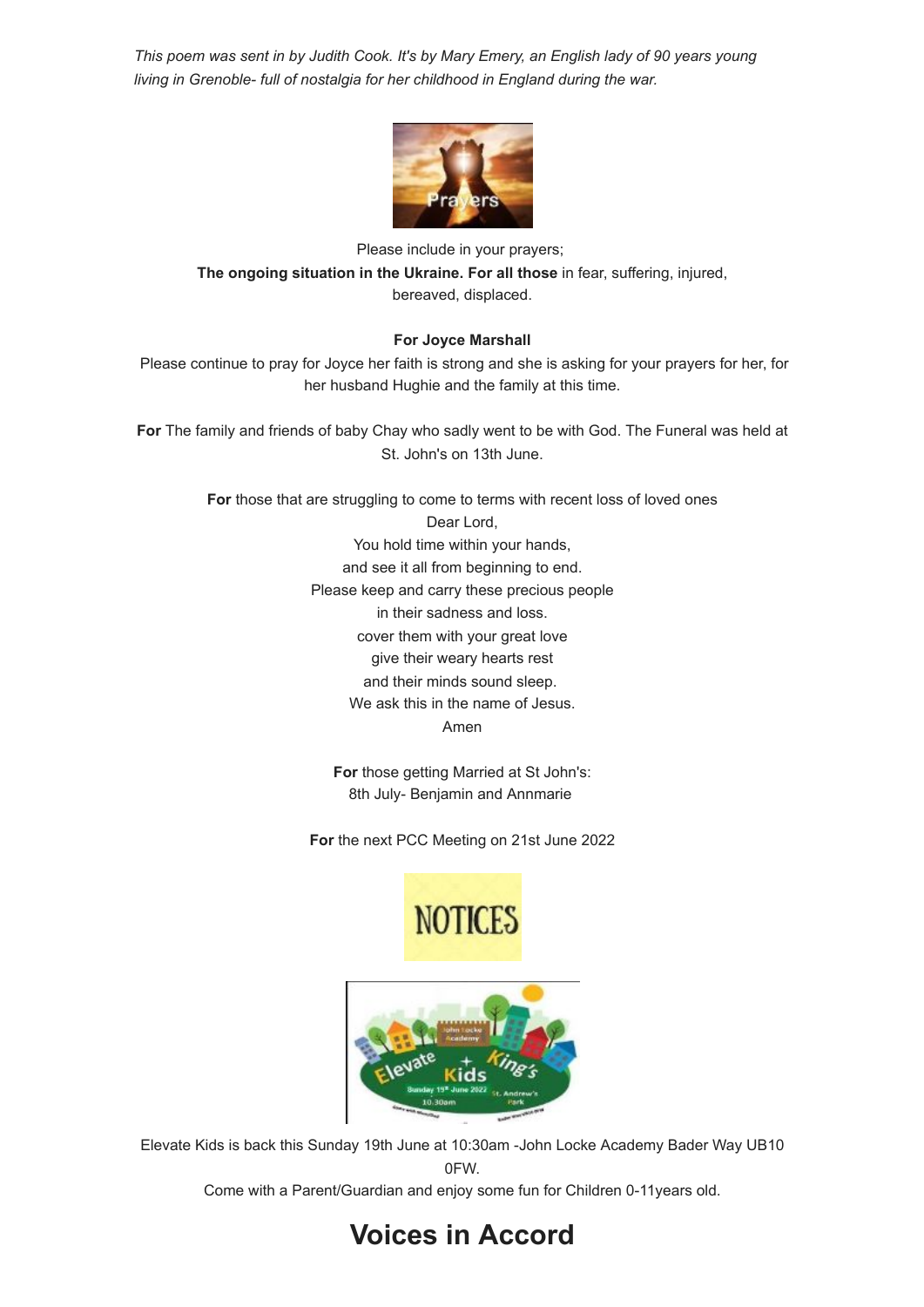## *Conducted by Alison Elcoat* Present: **Melodies for MND** (A concert in aid of the Ann Payne MND Tribute Fund) On Saturday 16th July 2022- 2:45pm At North Hillingdon Methodist Church 260 Long Lane UB10 9PB No tickets required but their will be a retiring collection for MND Donations may [also be made online please click the link https://ann](https://ann-payne.muchloved.com/fundraising/)payne.muchloved.com/fundraising/



Pleas[e click here t](https://mcusercontent.com/1498071be53b7666c099ad893/files/ee538fba-444f-9ae2-739f-b7672becce55/Hillingdon_People_May_June_2022_Online__3_.pdf)o see a PDF file of the latest copy of the Hillingdon People Magazine.

**A reminder about the Hillingdon Restart Party** from Friends of the Earth Hillingdon.

Taking place on Saturday 2nd July 12noon to 3pm at Ruislip Manor Library Linden Avenue HA4 8TW.

Admission is free Just bring along your broken small electrical or electronic items and they will do their best to help you repair them. Simple sewing repairs are available too. Details are also available in the above magazine.



**Looking Ahead....**

**Sunday 19th** 10:30am Service in Church, 10:30am Elevate Church- Kings Kids. **Monday** - 9:30am Churchyard Clearing, 12noon Jazz, Private Prayer. 8pm Bellringing Practice, 8pm Mandolin Monday.

**Tuesday**- 9am Private Prayer, 12noon Jazz, 7:30pm PCC Meeting, 7:30pm Accordion Band.

**Wednesday** - 9:15am Nikki Office, 11am Funeral, 12noon Words and Music, 1pm Knitting Group.

**Thursday**- 9am Nikki Office, 9:30am Church hire, 12noon Jazz.

**Friday** - 10am Let's Go, 12noon Jazz. Bellringing District Practice 7:30pm- 9:15pm **Saturday** - 11am- 4pm Music Tuition-Grundon Room.

**Sunday 26th** - 9am Service,10:30am Service.

**Monday** - 9:30am Churchyard Clearing, Private Prayer, 8pm Bellringing Practice, 8pm Mandolin Monday.

**Tuesday** - 9:15am Private Prayer, 12noon Jazz, 7:30pm Accordion Band.

**Wednesday** - 9:15am Nikki Office. 12noon Words and Music, 1pm Knitting Group. **Thursday** - 9:15am Nikki Office, 9:30am Church Hire, 11:30am Funeral, 12:30 Jazz. **Friday** - 10am Let's Go, 12noon Jazz. **Saturday** - 11am -4pm Music Tuition-Grundon Room.

#### **How to join the Sunday service from your landline/mobile (without Internet)**

- *Dial 020 3481 5237 or 020 3051 2874.*
- *Enter meeting ID Code 894 8145 2808 then the # key*
- *You will be asked to enter your participants' ID. Ignore this, and just press # key*
- *There is no password. If you are asked for one, then just press the # key.*